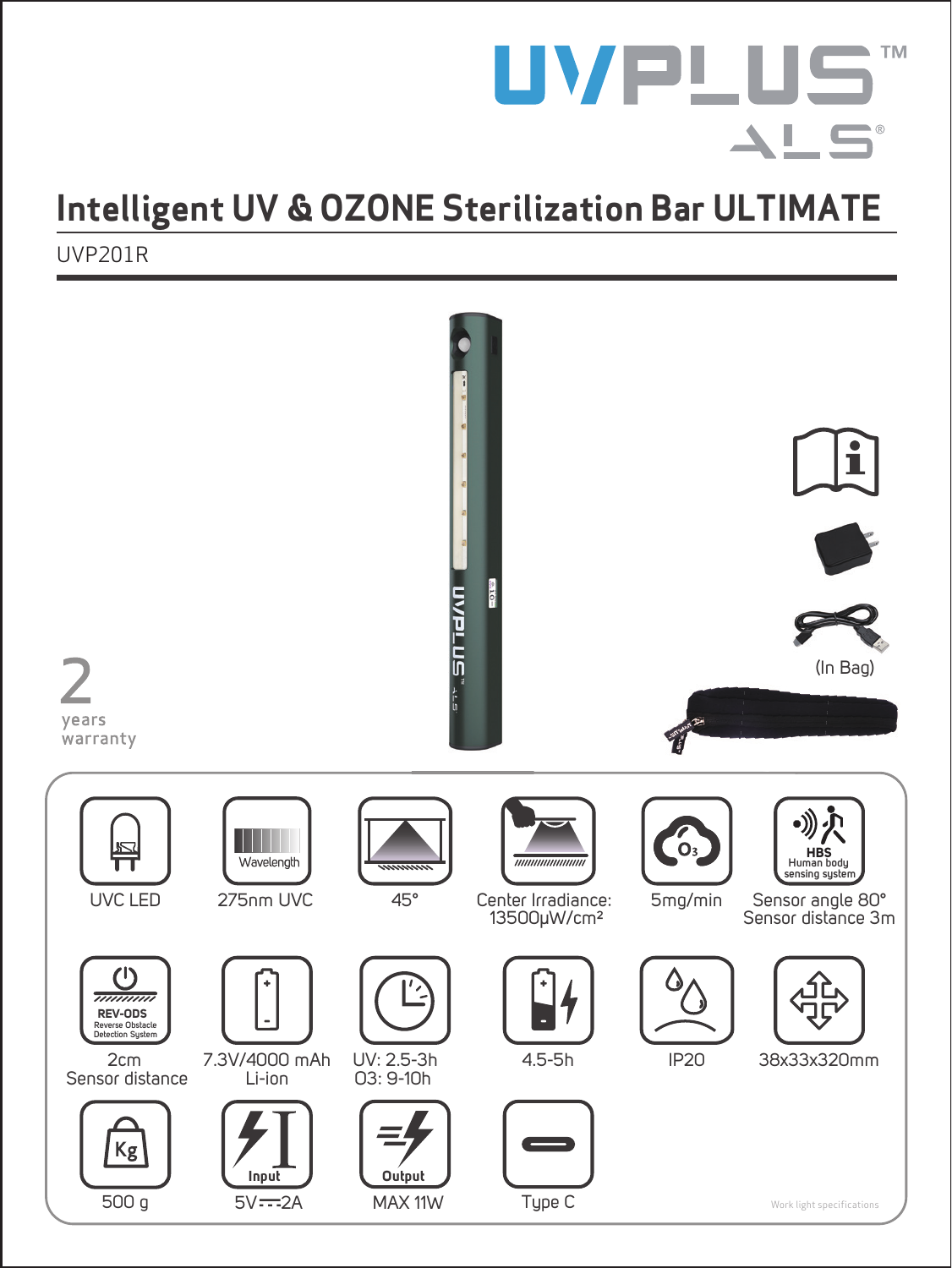#### Product Features:

- · Double-effect disinfection combination, fully reflect the high efficiency of ULTRAVIOLET disinfection and 360° no blind angle of OZONE disinfection
- · A multi-purpose machine can not only be used independently by hand held, but also used in the confined space by being fixed with 3M gum and magnet accessories
- · During the hand-held using, REV-ODS intelligent Reverse Obstacle Detection System will start automatically. If detecting the distance between the light source of disinfection light head and the surface of articles to be disinfected exceeds 2cm, it will automatically stop the disinfection work, and reach the safe energy-efficient effects
- · In case of disinfecting the surface of articles by independently hand-held using, it is usually able to kill 99.9% bacteria and virus on the surface or articles within 1 to 2 seconds
- · During the fixed-mode using, ozone disinfection has two steps, weak ozone and strong ozone. Weak ozone step is designed to eliminate odor and formaldehyde in non-confined space, e.g. shoe cabinet, wardrobe. Strong ozone step is applicable to the disinfection in confined space, e.g. storage box, suitcase. Strong ozone will take 1 hour to kill 99.9% bacteria in the confined space of 0.2m 3
- · During the fixed-mode using, HBS intelligent Human Body Sensing system will start automatically, and it will automatically stop the disinfection work if sensing and detecting there are people moving around with safety and reliability
- · During the fixed-mode using, the disinfection bar has the memory function. After starting each time, the screen will display the working mode for the last time
- · Color LCD screen can display the information e.g. disinfection mode, disinfection time and state of charge etc. in real time
- · Type-C charging, portable and durable

### Schematic Diagram of Product:

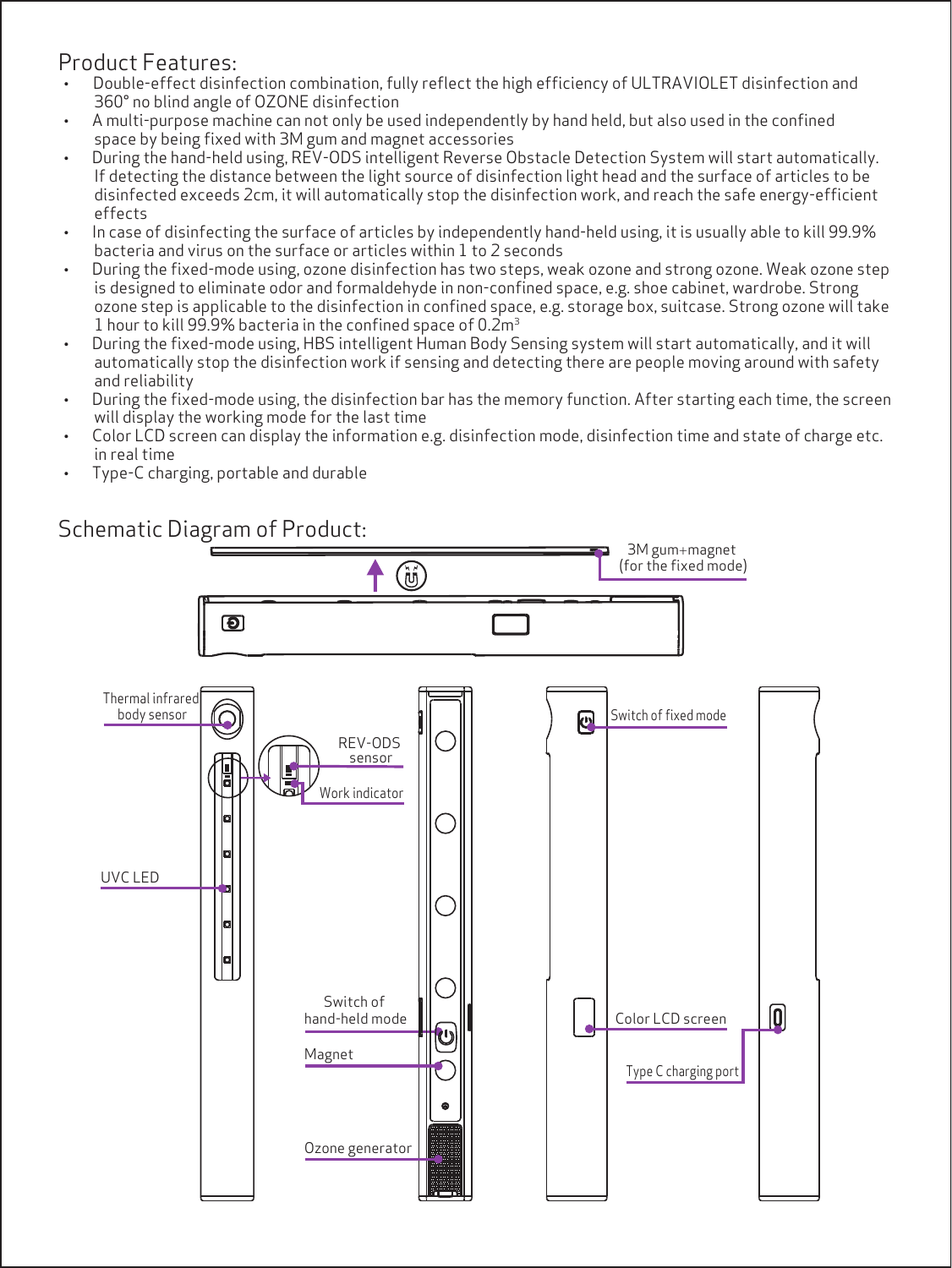## Operation Instruction:

In handheld mode, there are "handheld manual" mode and "handheld automatic" mode:

- 1 "handheld manual" mode
- · In any state, long press the hand-held mode switch for more than 1.5 seconds without releasing your hand, enter the hand-held manual mode
- The UVC LEDs start to work directly, the screen displays "  $\tilde{U}_{\text{VC}}$  ", and it will be turned off directly after releasing the handheld mode switch
- · In this mode, the fixed mode switch is invalid
- 2. "handheld automatic" mode
- · In the light-off or fixed mode, double-click the handheld mode switch to enter the handheld automatic mode
- · The preset time for this mode is 60 minutes
- · If the object being disinfected is not detected by the REV-ODS system (the sensing distance will be slightly different depending on the surface of the object), the disinfection work will be automatically suspended, The "  $\overline{(\cdot)}$ " on the screen is displayed without flashing, "  $\underline{\mathbf{0}}$  " icon disappeared, the purple icon " - $\overleftrightarrow{\mathbf{Q}}$ " will be changed to black icon "  $\dot{Q}$  ", If the REV-ODS system does not detect the disinfected object for 2 minutes, it will automatically shut down, saving energy and protecting the environment.
- · If the REV-ODS system detects the sterilized object, it will automatically resume the sterilization work, The "  $\bigcap$  " on the screen is displayed with flashing, and icon "  $\bigcup$  " appears, the black icon "  $\bigcirc$  " will be changed to purple icon " -O -".
- · Short press or double-click the handheld mode switch during the work process to directly shut down, the fixed mode switch is invalid
- When the icon "  $\bigodot$  " disappears on the screen and the time is displayed as a green number 0: if you do nothing, it will automatically shut down after 30 seconds, saving energy and protecting the environment.; if you short press or long press the handheld mode switch, you can also shut down the light.
- II. Fixed Usage of Disinfection Bar. (Available to select the ULTRAVIOLET mode or OZONE mode for disinfection).
- 1. Short press the switch of fixed mode " $\bigcirc$ " to start up. Meanwhile, the intelligent HBS system will automatically start. It will automatically switch off after 30 seconds if not performing any operation for the energy conservation and environment protection.
- 2. Short press the switch of fixed mode " $\bigoplus$ " again to select the disinfection mode: ultraviolet disinfection for 10 minutes (the screen displays "  $\frac{W}{\sqrt{C}}$  "), ultraviolet disinfection for 20 minutes ((the screen displays "  $\frac{W}{\sqrt{C}}$  "), ozone disinfection for 70 minutes (the screen displays " $\bigcirc$ ").
- 3. During ultraviolet mode, long press, long press the switch of fixed mode " $\bigoplus$ " for 1.5 seconds, and the device will enter to the 30-second preparation phase, and the screen will display " $\bigcap$ " (without flashing). During ozone mode, long press the switch of fixed mode " $()$ " for 1.5 seconds to choose weak ozone step (intermittent work), for 5 seconds to choose strong ozone step (uninterrupted work, screen will display  $\cdot$   $\mathbb{C}$ ), after the selection, device will enter to the 30-second preparation phase.
- · If the intelligent HBS system doesn't detect any person, the disinfection bar starts to disinfect after the 30-second preparation phase, and " $\bigodot$ " on the screen starts to flash. It will start to count down, " $\bigotimes$ ", " $\bigcirc$ " or " $\bigcirc$ " will respectively change to " $\bigcirc$ ", " $\bigcirc$ " or " $\bigcirc$ "
- If the intelligent HBS system detects the person, the screen will display " $\mathcal{P}, \mathcal{P}, \mathcal{P}$ " will display no flash and the disinfection bar stops the work; After continuing for 2 minutes, the disinfection bar will automatically switch off
- 4. During the fixed-mode usage, the ozone disinfection will automatically stop after working for 60 minutes, and automatically start the ultraviolet UVC to perform the ozonolysis for 10 minutes.